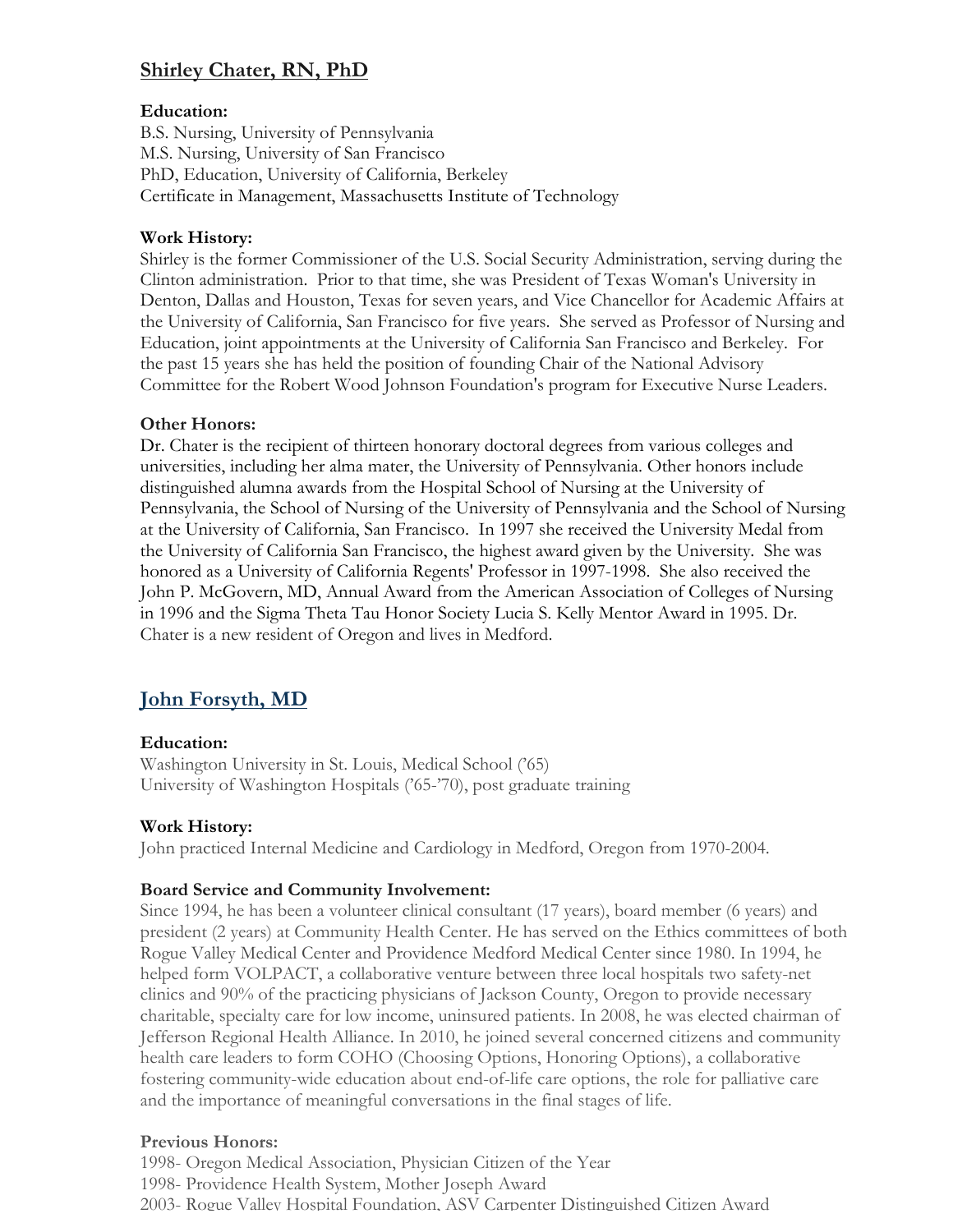## **Sharon Johnson**

#### **Education:**

B.A. Sociology, University of Minnesota M.S. Rehabilitation Counseling, Minnesota State University Post Masters, Cornell University (Bush Foundation Fellowship /Executive Development) University of Washington, Certificate in Gerontology

#### **Work History:**

Sharon served as the Director of Division of Vocational Rehabilitation, Director of Division of Mental Health for Washington State Department of Social and Health Services, and Deputy Director and Interim Director of Public Health for City of Seattle/King County. She retired in 2012 as Associate Professor Emeritus from Oregon State University at the Extension Campus in Southern Oregon. Sharon also completed the National Home Builders Program as Certified Aging in Place Specialist (CAPS) and launched a non-profit organization, Age Friendly Innovators, with her husband in 2013.

### **Board Service and Community Involvement:**

RVCOG' s Center for Community Partnership Board Member; Consumer Credit Counseling Money Management Advisory Group Member; Ascension Lutheran Church Adult Education Committee Leader; Jackson County Public Health Advisory Board Member; Founding Member, COHO; Former RSVP Lunch Buddy Program Volunteer and Food & Friends Volunteer.

**Reasons for my desire to be involved in hospice:** Admiration for the work done and the people doing it; recent experience with the death of a friend who had hospice care and knowledge that a Hospice Home would have lightened that family's load enormously.

**Other interests:** Spending time with her 7 grandchildren (ages 1 to 21) and assuring an active and productive retirement.

## **Steve Neuberger**

#### **Education:**

B.A., Creative Writing, University of Illinois, Champaign-Urbana M.S.W., San Francisco State University post-graduate studies in leadership development with the CORO Foundation.

#### **Work History:**

Steve Neuberger has spent the past thirty years doing various forms of community building. He has worked with Service Employees International Union (SEIU); the University of California, San Francisco; San Francisco Mayor Art Agnos; and numerous local, state, and national candidate and issue campaigns. Steve has worked with America Coming Together on the 2004 presidential election, SEIU, and Stand For Children, an education reform organization. He spent two years as the Southern Oregon Coordinator of Health Care for America NOW, the national coalition that lobbied for universal health care in 2008-2010.

#### **Board Service and Community Involvement:**

Steve has volunteered with Asante Hospice and served as the initial chair of the Membership Committee for Ashland At Home, with whom he continues to volunteer.

#### **Source of Passion for the Hospice House Project:**

Steve is very excited about the rapid advances in palliative care and views a hospice facility as a humane element in a comprehensive approach to end of life care.

#### **Personal Information:**

He lives in Ashland, is the father of three adult children and the grandfather of two.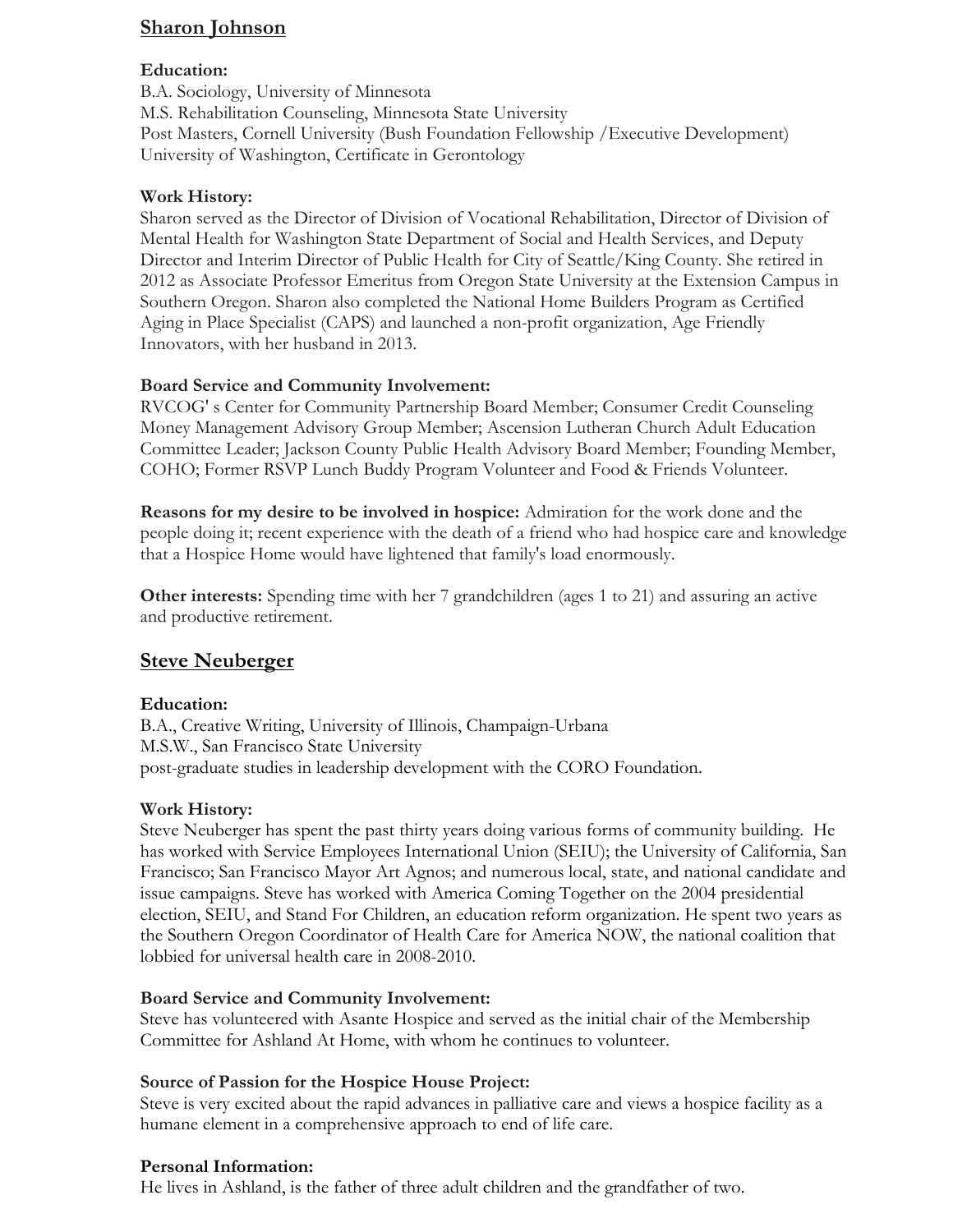## **Shirley Patton**

#### **Education:**

Stanford University, B.A., Speech and Drama Portland State and SOU, post-graduate work for teaching certificate

#### **Work History:**

Shirley was a member of the acting company of the Oregon Shakespeare Festival for thirty seasons. She has also been a guest artist at SOU as well as working for Actors' Theatre, New Playwrights, Oregon Stage Works, Lyric Theatre and currently, Camelot Theatre. She taught English at Medford High School for one delightful, challenging year.

#### **Board Service and Community Involvement:**

Shirley as served on the boards of the Carpenter Foundation, League of Women Voters, Ashland, Tudor Guild, and the Junior Service League (President). She is a founding board member and performer with the Extended Circle, which for 24 years has provided weekly variety shows in care and retirement facilities in the Rogue Valley. She is a leader with Presbyterian Women on the national, synod, presbytery and local level, synod representative on Global Exchange to Brazil. She is an Elder and Deacon (co-Moderator) at the First Presbyterian Church in Ashland. Shirley's voice is also familiar to many as the voice of "As It Was" on JPR.

#### **Honors include:**

Aubrey Watzek Award (Lewis & Clark College); President's Medal (SOU); Citizen of the Year (Ashland Chamber of Commerce); Inclusion in Ellen Nichols' book, *Images of Oregon Women*

#### **Reasons for my desire to be involved in hospice:**

"In the span of two years I experienced hospice first hand during the preparations for my mother's and then my husband's deaths. We were all cared for by wonderful, caring teams of people from hospice. Any program that benefits the work of hospice and extends its reach has my support."

#### **Other interests:**

Shirley enjoys travel, especially with friends and family; attending cultural events; reading; and showing up on behalf of peace with justice concerns.

## **Harriett Rex Smith**

In her tenth decade, fine artist Harriett Rex Smith is still painting, both her signature very large astronomy watercolors inspired by Hubble space photography, and her meticulously rendered acrylics on canvas.

#### **Education:**

Harriett went to the Herron School of Art in Indianapolis. When jobs for women opened up during World War II, she left, taking a job with the advertising agency Foote, Cone & Belding and moving to Chicago. Much later, after marriage, seven children and divorce, she re-entered formal schooling, taking my BFA from the Herron School (now part of Indiana University) and three years later, an MFA from the University of Notre Dame.

#### **Work History:**

Harriett taught painting classes in her studio, gave summer workshops at "The Clearing" in Ellison Bay, Wisconsin, and taught at Purdue, Indiana and Valparaiso Universities. In 1978 she moved to Oregon, established her studio in the woods some miles outside of Ashland, and taught in the "artists-in-the-schools" program.

#### **Personal:**

"In my elder years. I seem to spend much time in the woods, mostly very happy."